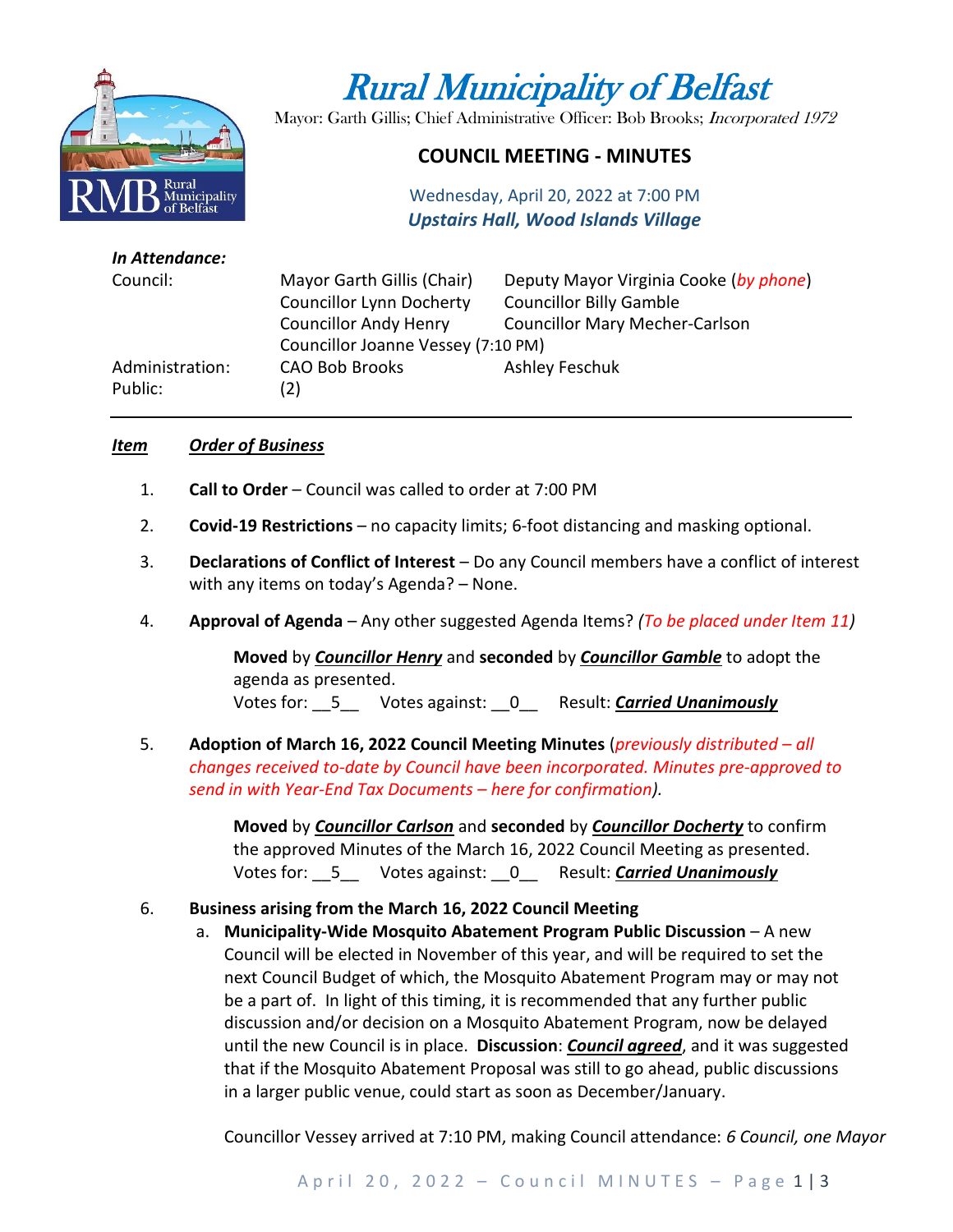- b. **Health Matter** Since the meeting on March 11<sup>th</sup>, a Sub-Committee has been created by BCDC, regarding a possible Health and Wellness Centre in Eldon, where a Walk-in Clinic may or may not become part of the project. BCDC asked if RMB would like to participate, for a Municipal point of view; Mayor Gillis and Councillor Carlson volunteered, and Ashley will also be assisting in the Sub-Committee. The Sub-Committee's first meeting is April 21<sup>st</sup>. The representatives will report back.
- c. **Community Grants Committee - Policy/Bylaw Reconsideration**  To reconsider the Community Grants Policy and Bylaw in time for the 2023/2024 Grants cycle, discussions/preparations will need to start some time in September. To better prepare for those discussions, it is important to list the topics for discussions. After some discussion, Council requested that Administration prepare the following for reconsideration:
	- (1) Requirement to be a Not-for-profit,
	- (2) Requirement/specifics for Liability Insurance and how much, and

 (3) Whether Mosquito Abatement should be included within the criteria. The need for financials was also discussed; however, it was decided that the size of the grants would make that requirement too onerous, both human resourcewise and financially. It was also confirmed that the systems RMB has in place protects the Municipality fro liability.

d. **2022/2023 RMB Budget and Financial Plan** – Documents have now been finalized and submitted to the Province within the required time-frame.

### 7. **CAO Financial/Variance Report +**

- i. Provincial Credit Union Account Balances at March 31, 2022 Statement:
	- a. Share  $001$   $$5.30$ b. Chequing 010  $$101,414.17$ c. Savings 020 (Reserve)  $\frac{1}{2}$  (Savings 020 (Reserve) d. Savings Reserve GIC/Int. (*project to be determined*) \$45,164.28 e. Gas Tax Acct 00011 \$37,456.94 f. Gas Tax GIC/Int. (*for previously-approved GT projects*) \$50,416.31
- ii. Christmas decorations are now down and plans are in place to design next year's lay-out so that the vast majority of the decorations can come down right
- away and have only a smaller portion on for the moth of December. Councillor Gamble volunteered to remove the tree. iii. The new signage with the logo has now been ordered and should be in place
- within the next two weeks. The CAO is now looking at the requirements for the highway signage.

8. **Public Input/Presentations regarding any items on today's Agenda, or other items?** (*Five minutes is allotted for each speaker/presentation*)

– *Sherry Pelkey with BAWG* – expressed her thanks to RMB for the funds that were granted through the Gas Tax Program for the Roseberry Pond Fishway Installation Project. That project is now complete and that Council members are invited to the upcoming Fishing Derby, to be held in May. Official invitations will be sent out.

9. **Official Plan and Development Bylaw Update (Fotenn Consulting Inc.)** – Just a reminder that limited community consultations have already been taking place, but that more fulsome public consultations will take place throughout the summer.